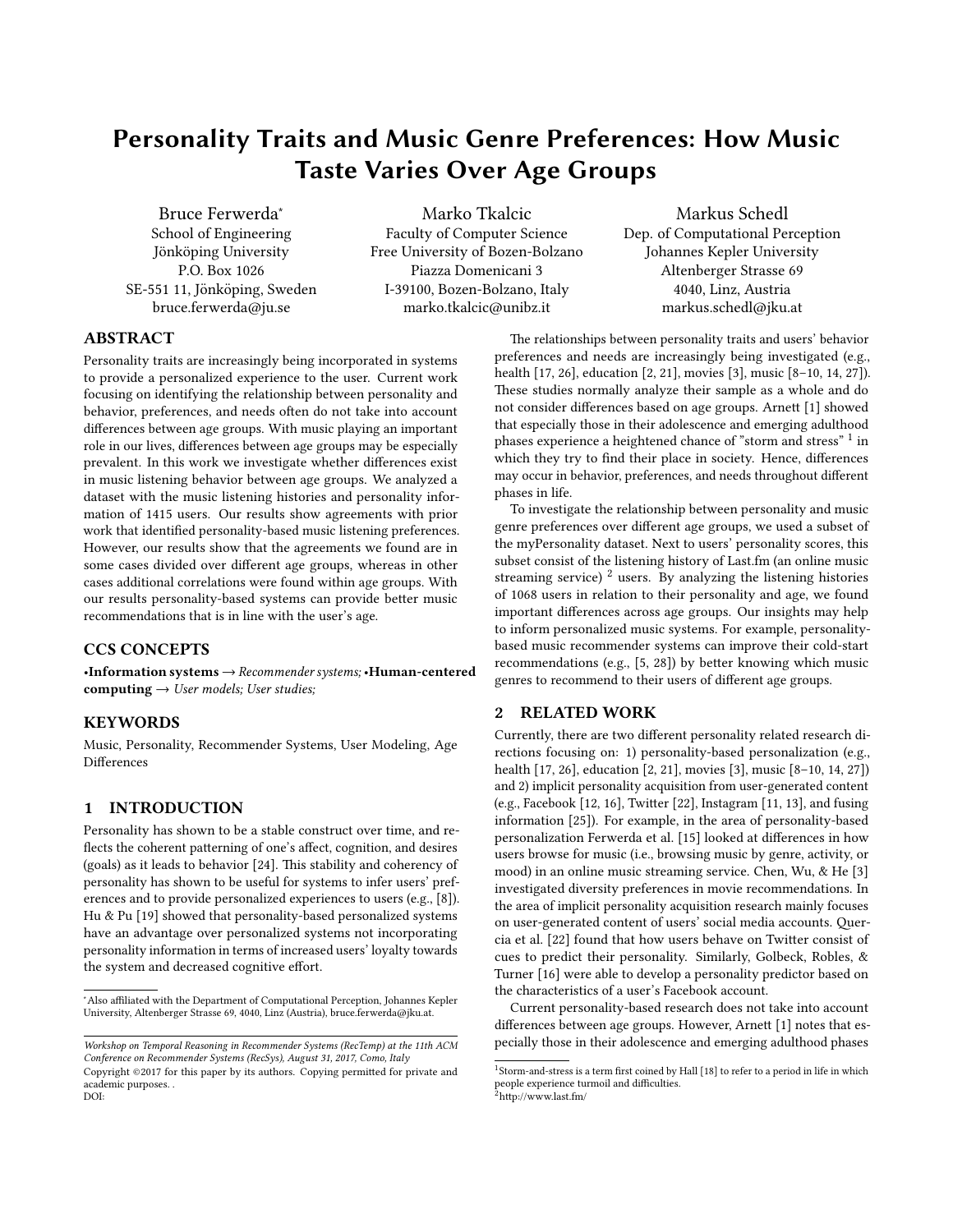may show deviant behavior. With music been shown to play an important role in our lives by providing support for a whole range of daily activities we engage in (e.g., sports, studying, sleeping) [\[23\]](#page-4-20), differences (e.g., listening behavior, preferences, and needs) across age groups may especially be prevalent.

In this work we analyze a dataset of an online music streaming service consisting of the total listening history of their users. With this dataset we investigate whether differences in music listening behavior exist.

#### 3 METHOD

In order to investigate the relationship between personality and music genre preferences across age groups in an online music stream-ing service, we made use of the myPersonality dataset.<sup>[3](#page-1-0)</sup> The dataset originates from a popular Facebook application ("myPersonality") that is able to record psychological and Facebook profiles of users that used the application to take psychometric (e.g., personality, attitudes, skills) tests. The dataset contains over 6 million test results, with over 4 million Facebook profiles. Users' personality in the myPersonality application was assessed using the Big Five Inventory to measure the constructs of the five factor model: openness, conscientiousness, extraversion, agreeableness, and neuroticism.

We only used the subset of the myPersonality dataset that contains the music listening history of Last.fm users (i.e., play-count of artists that a user listened to) and the day of birth in order to calculate their age. The subset consists of users' complete listening histories (i.e., from the moment they started to use Last.fm) until April 27 (2012). We complemented the dataset by adding the listening events of each user until December 18 (2016) by using the Last.fm API. [4](#page-1-1) A total of 1066 Last.fm users with ∼40 million listening events from 101 countries are represented in the subset.

The 1066 Last.fm users were split into three different age groups according to the primary life stages [\[4\]](#page-4-21): adolescence (age: 12-19), young adulthood (age: 20-39), and middle adulthood (age: 40-65). Having the day of birth of the 1066 Last.fm users as well as their complete listening history (with listening date), we could traceback users' age when listened to a certain song. Hence, users could fall into multiple age groups, which resulted in a sample size bigger than the original sample. The final dataset consists of 1479 Last.fm users divided over three age groups (adolescence:  $n = 581$ , young adulthood:  $n = 850$ , middle adulthood:  $n = 48$ ).

Through the Last.fm API, we crawled additional information about the artists by using the "Artist.getTopTags" endpoint. This endpoint provided us with all the tags that users assigned to an artist, such as instruments ("guitar"), epochs ("80s"), places ("Chicago"), languages ("Swedish"), and personal opinions ("seen live" or "my favorite"). Tags that encode genre or style information were filtered for each artist. The filtered tags were then indexed by a dictionary of 18 genre names retrieved from Allmusic.<sup>[5](#page-1-2)</sup> For each user in an age group, the artists that were listened to were aggregated by the indexed genre with their play-count. The genre play-count for each user was then normalized to represent a range of  $r\epsilon[0,1]$ , this

<span id="page-1-3"></span>

Figure 1: Normalized genre play-counts by age group.

in order to be able to compare users with differences in the total amount of listening events.

# 4 RESULTS

For the analysis we filtered out users with zero play-counts (users who registered, but did not make use of Last.fm) and people listening to less than five different artists. This left us with a total of 1068 users (adolescence:  $n = 472$ , young adulthood:  $n = 563$ , middle adulthood:  $n = 33$ ). The normalized genre play-counts by the different age groups are shown in Figure [1.](#page-1-3)

To investigate music listening differences between personality traits, Spearman's correlation was computed between personality traits and the genre play-count to assess the relationship of personality and genre preferences. Alpha levels were adjusted using the Bonferroni correction to limit the chance on a Type I error. The reported significant results adhere to alpha levels of  $p < .001$  (see Table [1\)](#page-2-0). The results of music genre preferences per personality trait per age groups are discussed in the following sections.

#### 4.1 Openness

Adolescence (age: 12-19). For the adolescence group, several positive correlations were found with music genres: New Age  $(r = .142)$ , Blues ( $r = .130$ ), Country ( $r = .117$ ), World ( $r = .114$ ), Folk ( $r = .230$ ), Jazz ( $r = 139$ ), Vocal ( $r = 132$ ), and Alternative ( $r = 131$ ). Those scoring high on the openness scale show in general higher listening behavior to these music genres.

Young adulthood (age: 20-39). For the young adulthood group, we found the same kind of positive correlations with music genres: New Age ( $r = .105$ ), Blues ( $r = .167$ ), Country ( $r = .126$ ), World  $(r = .217)$ , Folk  $(r = .231)$ , Jazz  $(r = .106)$ , Vocal  $(r = .170)$ , and Alternative ( $r = 116$ ). An additional positive correlation was found with Electronic ( $r = 106$ ), and a negative correlation with Rock ( $r = -104$ ) indicating that those scoring high on openness tend to listen less to Rock music in this age group. Next to Folk music, a stronger correlation was found for World music as well.

Middle adulthood (age: 40-65). When those scoring high on openness reach middle adulthood, their variation of listening to music genres shrinks significantly, but the strength of the correlations increases. We found positive correlations with Blues ( $r = .358$ ) as

<span id="page-1-0"></span> $^3$  http://mypersonality.org/  $\,$ 

<span id="page-1-1"></span><sup>4</sup>[hp://www.last.fm/api](http://www.last.fm/api)

<span id="page-1-2"></span> $5$ http://www.allmusic.com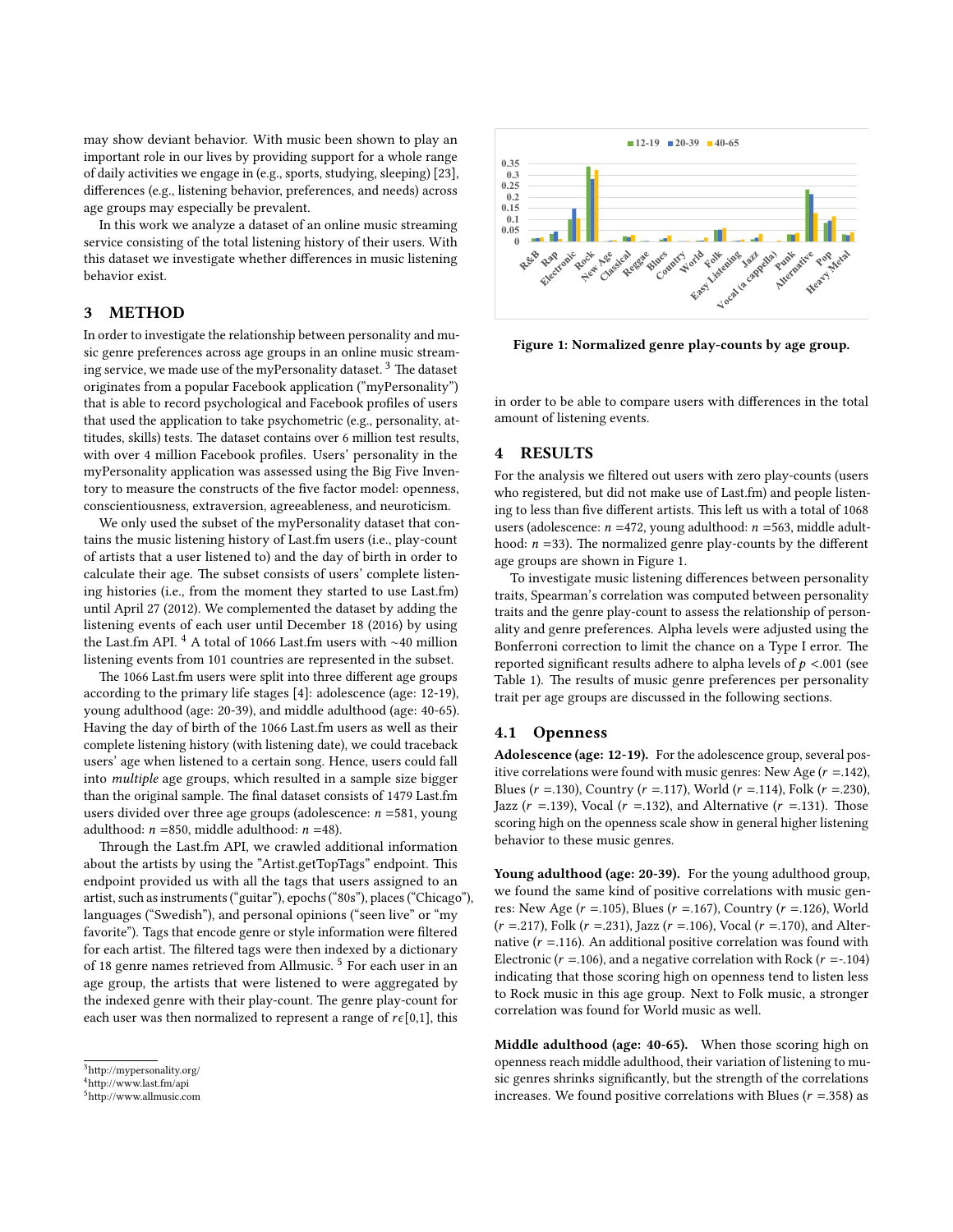<span id="page-2-0"></span>

|                       | <b>Openness</b> |           |           | Conscientiousness |         |           | Extraversion |         |           | Agreeableness |         |           | Neuroticism |         |           |
|-----------------------|-----------------|-----------|-----------|-------------------|---------|-----------|--------------|---------|-----------|---------------|---------|-----------|-------------|---------|-----------|
|                       | $12 - 19$       | $20 - 39$ | $40 - 65$ | $12 - 19$         | 20-39   | $40 - 65$ | $12 - 19$    | 20-39   | $40 - 65$ | $12 - 19$     | 20-39   | $40 - 65$ | $12 - 19$   | 20-39   | $40 - 65$ |
| R&B                   | $-.019$         | $-.004$   | $-.053$   | $-.026$           | $-.009$ | .150      | .106         | .065    | .326      | $-.049$       | .047    | .326      | .027        | $-.001$ | $-.175$   |
| Rap                   | $-.019$         | $-.011$   | $-.205$   | $-.085$           | $-.065$ | .059      | .030         | .108    | .052      | $-.070$       | .062    | .052      | .003        | $-.072$ | $-.158$   |
| Electronic            | .046            | .106      | $-.138$   | $-.043$           | $-.031$ | .152      | .015         | .038    | $-.246$   | $-.090$       | $-.050$ | $-.246$   | .036        | $-.023$ | .133      |
| Rock                  | $-.075$         | $-.104$   | .095      | $-.058$           | .016    | $-.124$   | $-.085$      | $-.102$ | $-.182$   | .070          | $-.031$ | $-.182$   | .014        | .053    | .182      |
| New Age               | .142            | .105      | .133      | .037              | $-.053$ | .006      | $-.022$      | $-.184$ | $-.209$   | .008          | .011    | $-.209$   | $-.062$     | $-.064$ | $-.143$   |
| Classical             | .080            | .038      | .266      | .028              | $-.060$ | .261      | $-.136$      | $-.146$ | $-136$    | $-.070$       | $-.010$ | $-.136$   | $-.015$     | $-.005$ | $-.080$   |
| Reggae                | $-.015$         | .046      | .185      | $-.102$           | $-.059$ | $-.059$   | .039         | .025    | .046      | $-.032$       | .051    | .046      | .028        | $-.042$ | $-.138$   |
| <b>Blues</b>          | .130            | .167      | .358      | $-.048$           | $-.046$ | .321      | .060         | .032    | .252      | $-.006$       | .018    | .252      | $-.054$     | $-.005$ | $-.552$   |
| Country               | .117            | .126      | .325      | $-.067$           | $-.073$ | .154      | .005         | .005    | .128      | .062          | .184    | .128      | .049        | $-.027$ | $-.109$   |
| World                 | .114            | .217      | .201      | $-.016$           | $-.009$ | .217      | $-.102$      | $-.054$ | .028      | $-.056$       | $-.025$ | .028      | .061        | $-.014$ | $-236$    |
| Folk                  | .230            | .231      | .368      | $-.014$           | $-.114$ | $-.268$   | .066         | $-.040$ | .181      | .101          | .110    | .181      | $-.064$     | .004    | $-.217$   |
| Easy<br>Listening     | .084            | .060      | $-.161$   | .020              | .024    | .256      | .041         | $-.019$ | .212      | $-.073$       | .041    | .212      | .035        | $-.012$ | .006      |
| Jazz                  | .139            | .106      | $-.124$   | $-.047$           | $-.025$ | .510      | .005         | $-.010$ | .062      | $-.053$       | $-.068$ | .062      | $-.039$     | .004    | $-.106$   |
| Vocal (a<br>cappella) | .132            | .170      | .282      | .059              | $-.007$ | .125      | .038         | $-.013$ | .136      | $-.074$       | $-.001$ | .136      | $-.014$     | .002    | $-.091$   |
| Punk                  | $-.032$         | $-.008$   | .089      | $-.130$           | $-.103$ | .081      | $-.111$      | $-.029$ | $-.074$   | .005          | .006    | $-.074$   | .101        | .049    | .220      |
| Alternative           | .131            | .116      | .154      | $-.108$           | $-.165$ | .507      | $-.010$      | $-.052$ | $-.027$   | .018          | .029    | $-.027$   | .129        | .137    | .070      |
| Pop                   | .021            | .000      | $-.157$   | .045              | .005    | .052      | .064         | .017    | .287      | $-.017$       | .194    | .287      | .040        | $-.010$ | $-.275$   |
| Heavy<br>Metal        | $-.033$         | $-.044$   | $-.117$   | $-.005$           | $-.012$ | .038      | $-.148$      | $-.126$ | $-.339$   | $-.058$       | $-.105$ | $-.339$   | $-.030$     | $-.030$ | .372      |

Table 1: Spearman's correlation between music genres and personality traits over age groups. Significant correlations after Bonferroni correction are shown in boldface ( $p < .001$ ).

well as with Folk ( $r = .368$ ) music. Indicating that although the variation gets less, the music genre preferences for middle adulthood becomes more prominent.

#### 4.2 Conscientiousness

Adolescence (age: 12-19). Those scoring high on conscientiousness in the adolescence group show mainly negative correlations with the listened music genres: Reggae ( $r = -102$ ), Punk ( $r = -130$ ), and Alternative ( $r = -108$ ). The results indicates that for this age group, conscientious users listen less to these music genres.

Young adulthood (age: 20-39). Negative correlations were also found between music genres and conscientiousness for the young adulthood group. Although the Punk  $(r = -103)$  and Alternative  $(r = .108)$  music genre is in line with the adolescence group, instead of Reggae, this group listens less to Folk  $(r = -114)$  music.

Middle adulthood (age: 40-65). We found two correlations for the middle adulthood group: Jazz ( $r = .510$ ) and Alternative ( $r = .507$ ). Both correlation coefficients show high effects between conscientiousness and the music genres.

#### 4.3 Extraversion

Adolescence (age: 12-19). The adolescence group show negative correlations with Classical ( $r = -136$ ), World ( $r = -102$ ), Punk  $(r = -111)$ , and Metal  $(r = -148)$ . A positive correlation was found with R&B ( $r = 106$ ). The results indicate that extraverts in their adolescence phase listen less to Classical, World, Punk, and Heavy Metal music. However, the in general listen to more R&B.

Young adulthood (age: 20-39). For those scoring high on extraversion and fall in the young adulthood group show negative correlations with Rock ( $r = -.102$ ), New Age ( $r = -.184$ ), Classical  $(r = -146)$ , and Heavy Metal  $(r = -126)$ . A positive correlation was found with Rap  $(r = .108)$  music.

Middle adulthood (age: 40-65). The middle adulthood group of the extraverts show a positive correlation with R&B ( $r = .326$ ) and a negative correlation with Heavy Metal  $(r = .339)$ .

#### 4.4 Agreeableness

Adolescence (age: 12-19). The adolescence group show only a positive correlation with agreeableness for Folk  $(r = .101)$  music. This indicates that agreeable users show in this age group show a preference for Folk music.

Young adulthood (age: 20-39). A more varied music preference is shown for the young adulthood group. Positive correlations were found for Country ( $r = 184$ ), Folk ( $r = 110$ ), and Pop ( $r = 194$ ) music. A negative correlation was found for Heavy Metal  $(r = -105)$  music. Agreeable users in their young adulthood phase seem to prefer to listen to Country, Folk, and Pop, but less to Heavy Metal music.

Middle adulthood (age: 40-65). The middle adulthood group show a negative correlation with Heavy Metal ( $r = -0.339$ ) music, which indicates that their preference to listen to Heavy Metal goes down when reaching the age of middle adulthood.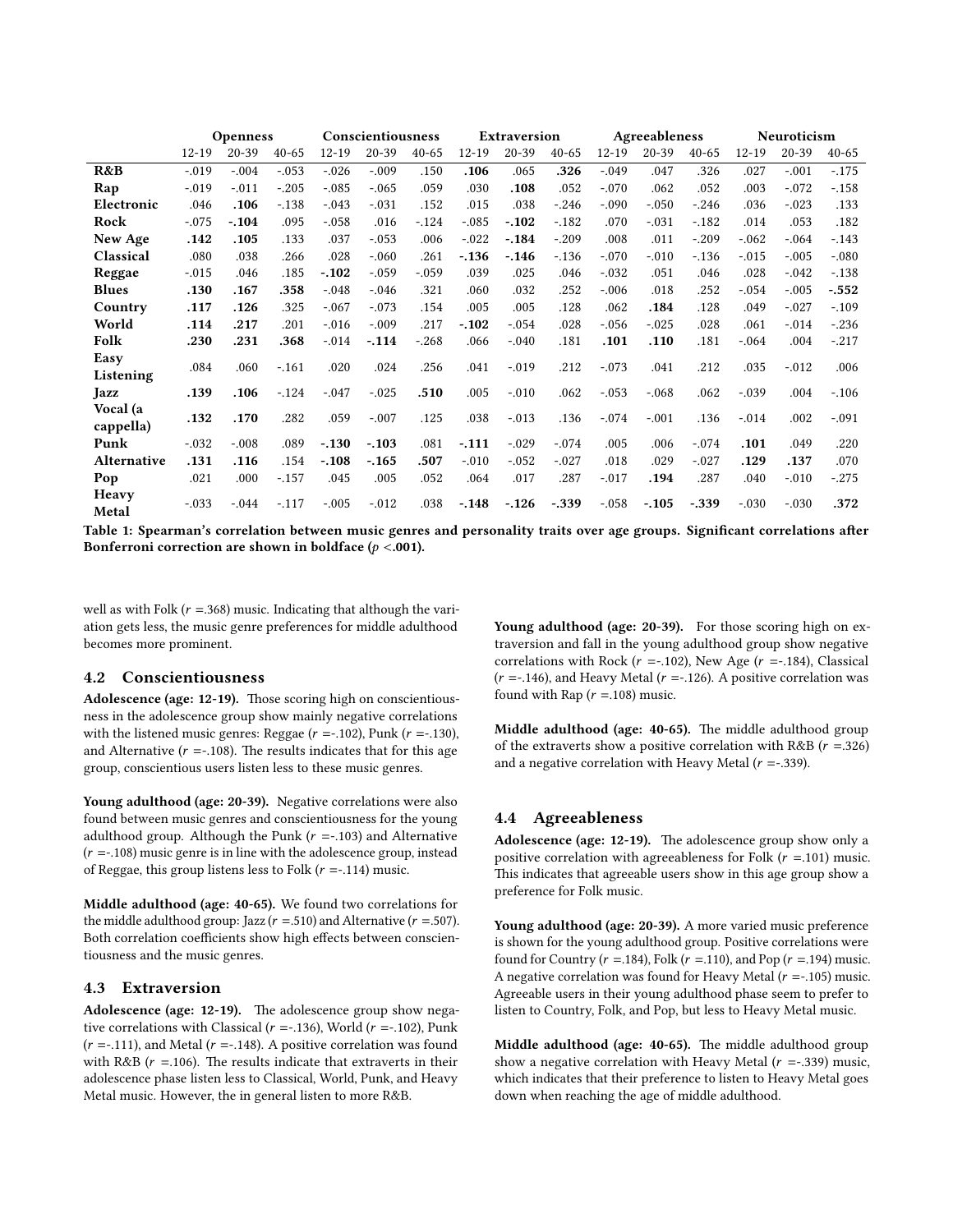#### 4.5 Neuroticism

Adolescence (age: 12-19). Neurotics in their adolescence phase show positive correlations with Punk  $(r = .101)$  as well as with Alternative ( $r = 129$ ) music, indicating an increase preference for these music genres.

Young adulthood (age: 20-39). Only a positive correlation with Alternative  $(r = .137)$  was found in the young adulthood group.

Middle adulthood (age: 40-65). For the middle adulthood group, music preferences seem to switch. A positive correlation was found with Heavy Metal ( $r = 0.372$ ) and a negative correlation was found with Blues ( $r = -0.552$ ).

#### 5 DISCUSSION

Our results show that there are differences in music listening behavior between personality traits, and that these difference can be further broken down by age groups. Overall, our results show that users in their adolescence and young adulthood phases show most variation in their music listening behavior. Not only does the variation become much less when reaching middle adulthood, the correlation strength increase significantly. This indicates that music preferences of the middle adulthood group becomes more established, which is in line with the storm-and-stress argument [\[1\]](#page-3-1).

The openness trait shows most variation in listening to different music genres amongst the personality traits. This is in line with one of the few works that investigated the relationship between personality traits and music listening behavior [\[23\]](#page-4-20). However, what their findings do not show is that there are differences when considering age groups. For example, the addition of a preference for Electronic music in the young adulthood group.

Also the conscientiousness trait shows agreement with prior work [\[20\]](#page-4-22). However, additional unique correlations were able to be identified when taking different age groups into account. Our results show that the adolescence group shows an additional negative correlation with Reggae, the young adulthood group shows an additional correlation with Folk music, and the middle adulthood group shows an additional positive correlation with Jazz music.

Our results on extraversion show agreements with prior works [\[20,](#page-4-22) [23\]](#page-4-20) as well. However, what the results of prior works do not show is that there is a division based on age. For example, our results show that the positive correlation of R&B and Rap, differ across age groups. The adolescence and middle adulthood group show positive correlations only with R&B, whereas only a positive correlation with Rap was found with the young adulthood group.

For the agreeableness trait, we found agreements with prior work [\[23\]](#page-4-20) especially for the young adulthood group show: positive correlations with Country, Folk, and Pop music. These full agreements seem to only hold for the young adulthood group. We found less agreements with the adolescence and the middle adulthood group: only Folk music showed to be positively correlated.

The agreements we found with prior work [\[20\]](#page-4-22) on neuroticism are divided across age groups. Whereas prior works showed grouped correlations with Punk, Alternative, and Heavy Metal music on neuroticism, our results show that these correlations do not hold for all age groups. We show that Punk and Alternative

music is positively correlated with neuroticism for adolescence, but only Alternative music is positively correlated with neuroticism in the young adulthood group. Moreover, we show only a positive correlation with Heavy Metal in the middle adolescence group.

### 6 CONCLUSION & IMPLICATIONS

In this work we investigated whether there are differences across age groups in the relationship between personality traits and music genre preferences. When not considering differences across age groups, we show that we found agreements with prior works [\[20,](#page-4-22) [23\]](#page-4-20) on the relationship between personality and music genre preferences. Whereas prior works analyzed their sample as a whole, we show with our results that differences exist in music genre preferences depending on age groups. With our results we validate the results of prior works, but show that there are cases where the previously found correlations with music preferences are divided over different age groups, whereas in other cases other (previously unrevealed) correlations show up within age groups.

Our work contributes to the personality-based work for personalized systems. The differences between age groups that we identified in this work may have important implications for the creation of personalized systems. The focus of the recommendations may differ depending on the age groups a user falls in. For example, the recommendations for adolescent extraverts could be focused on R&B music, whereas recommendations for extraverts in their young adulthood could be more focused on Rap music.

For our future work, we will extend our findings by actually trying to provide music recommendations to users and perform a user-centric evaluation on the recommendations. For example, including diversity in recommendations have shown to be an important feature on satisfaction [\[29\]](#page-4-23). In addition, Ferwerda et al. [\[6,](#page-4-24) [7\]](#page-4-25) identified the prerequisites for diversification and found differences in diversity needs among personality traits. Our findings could help to inform the diversification in recommendations by incorporating different needs across age groups. For example, those scoring high on openness in their adolescence or young adulthood phases may be given more diverse genres (correlations were found with eight and ten different genres respectively), whereas the recommendations for those in their middle adulthood can be narrowed down to Blues and Folk.

In this work, we also did not take into account possible cultural differences. Although having the music listening histories of users from different countries, we disregarded country information in order to keep a big enough sample. In future work we will address possible cultural differences.

#### 7 ACKNOWLEDGMENTS

Supported by the Austrian Science Fund (FWF): P25655. We would also like to thank Michal Kosinski and David Stillwell of the myPersonality project for sharing the data with us.

#### REFERENCES

- <span id="page-3-1"></span>Jeffrey Jensen Arnett. 1999. Adolescent storm and stress, reconsidered. American psychologist 54, 5 (1999), 317.
- <span id="page-3-0"></span>[2] Guanliang Chen, Dan Davis, Claudia Hauff, and Geert-Jan Houben. 2016. On the impact of personality in massive open online learning. In Proceedings of the 2016 conference on user modeling adaptation and personalization. ACM, 121–130.